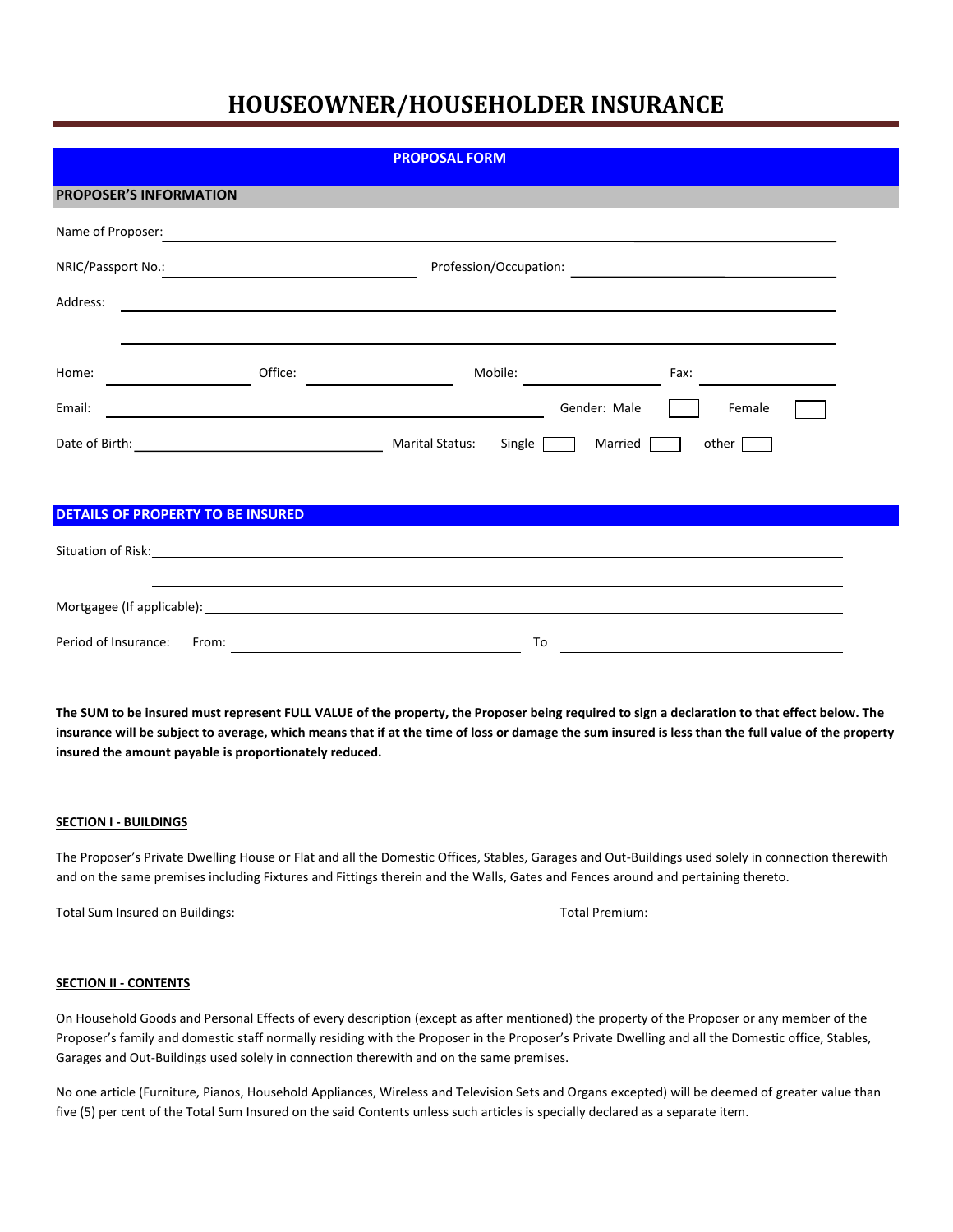| Specify here any such articles of greater<br>value than five (5) per cent of the Total<br>Sum Insured on the said Contents |                               |
|----------------------------------------------------------------------------------------------------------------------------|-------------------------------|
|                                                                                                                            | Total Premium: Total Premium: |

### **IMPORTANT NOTE**

- 1. The value of Platinum, Gold and Silver Articles, Jewellery and Furs payable under the Policy is limited to one-third of the Total Sum Insured on Contents.
- 2. This Policy is for Private Dwelling and/or Contents contained therein, occupied solely for residential purposes or residential and domestic office purposes. No manufacture or deposit or storage of merchandise may be allowed in the Private Dwelling or in any portion of the premises of which the Private Dwelling forms a part.
- 3. This Policy does not cover property more specifically insured or, unless specially mentioned declared herein:-

Deeds, Bonds, Bills of Exchange, Promissory Notes, Cheques, Securities for Money, Stamps, Documents of any kind, cash, Currency Notes, Bank Notes, Manuscripts, Medals and Coins, Motor Vehicles and Accessories.

## **UNDERWRITING INFORMATION**

| 1. | Are the walls and floors made of concrete/Brick?<br>Yes<br>No                                                                                                    | If No, please gives details:                                                                                                                                                                                                   |  |  |  |  |
|----|------------------------------------------------------------------------------------------------------------------------------------------------------------------|--------------------------------------------------------------------------------------------------------------------------------------------------------------------------------------------------------------------------------|--|--|--|--|
| 2. | Is the roof constructed of ceramic or iron?<br>Yes<br>No                                                                                                         | If no, please gives details: The same state of the state of the state of the state of the state of the state of the state of the state of the state of the state of the state of the state of the state of the state of the st |  |  |  |  |
| 3. | What is the height of the building, (i.e. the number of storeys)?                                                                                                |                                                                                                                                                                                                                                |  |  |  |  |
| 4. |                                                                                                                                                                  |                                                                                                                                                                                                                                |  |  |  |  |
| 5. | Please state the nature of your residence (tick whichever applicable):-                                                                                          |                                                                                                                                                                                                                                |  |  |  |  |
|    | Detached Private Dwelling House.<br>a)                                                                                                                           | Please state the distance away the nearest building (excluding small out-houses):                                                                                                                                              |  |  |  |  |
|    | Non - detached Private Dwelling House.<br>b)<br>Flat or Apartment with separate entrance exclusively under your control.<br>C)<br>Room not self-contained.<br>d) |                                                                                                                                                                                                                                |  |  |  |  |

6. Is the dwelling occupied solely by you and your family and servants? If no, state number of other tenants, lodgers, boarders or paying guests. Please gives details: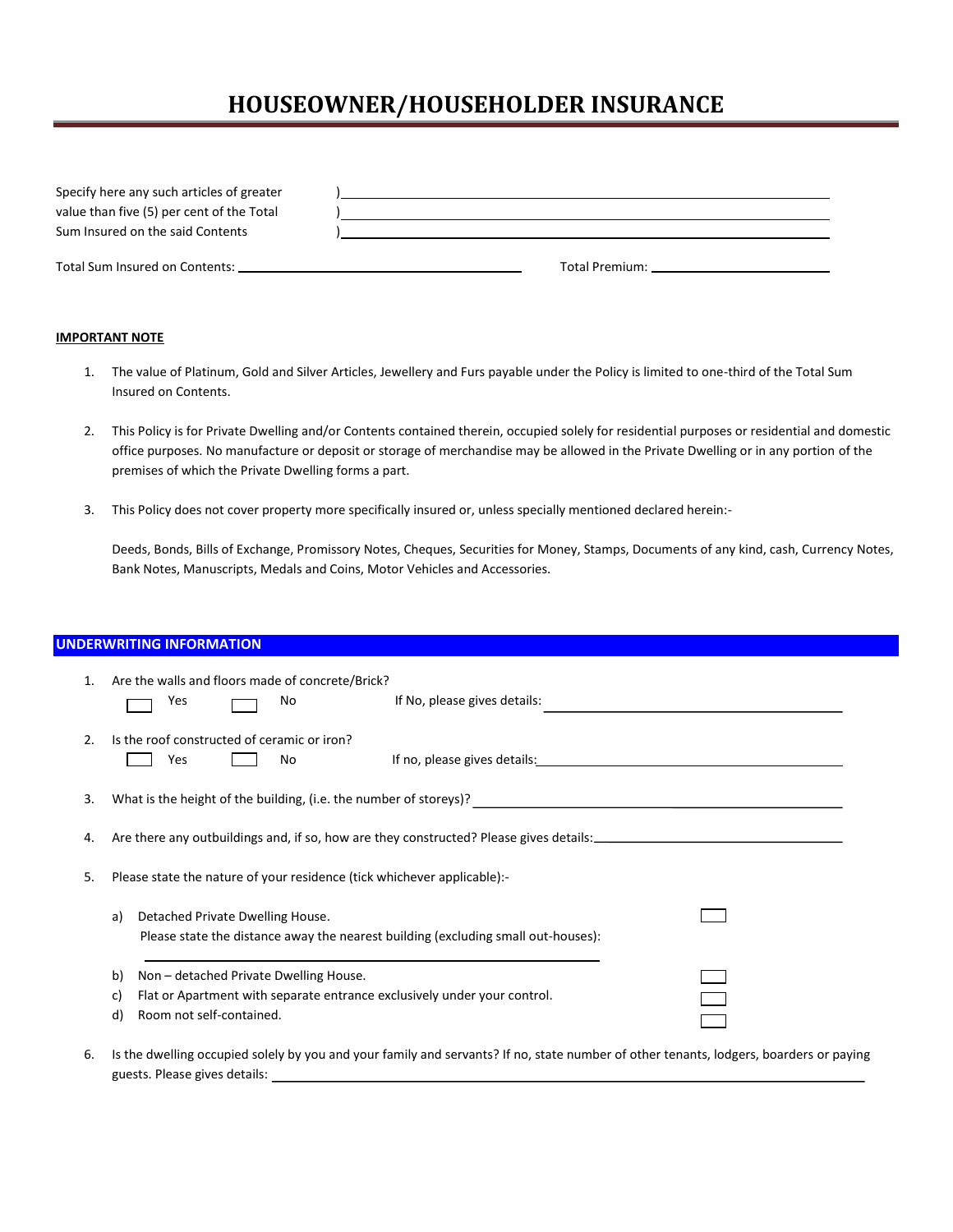| 7. | Will the dwelling regularly be left unoccupied?                                                                                                                                                                                                                                                                                                                         |  | Yes |  | No                       |  |  |  |
|----|-------------------------------------------------------------------------------------------------------------------------------------------------------------------------------------------------------------------------------------------------------------------------------------------------------------------------------------------------------------------------|--|-----|--|--------------------------|--|--|--|
|    | Attention is drawn to a proviso in the policy that covers against Theft will be suspended for any period or period in excess of 90 days in<br>any one period of insurance during which the dwelling be left without an inhabitant therein unless specially agreed to by the Company.                                                                                    |  |     |  |                          |  |  |  |
| 8. | Are the buildings in a good state or repair and will they be so maintained?                                                                                                                                                                                                                                                                                             |  | Yes |  | No                       |  |  |  |
| 9. | Is insurance required against:                                                                                                                                                                                                                                                                                                                                          |  |     |  |                          |  |  |  |
|    | Full Theft (under Contents only).<br>a)<br>Riot, Strike and Malicious Damage (under Buildings and Contents).<br>b)<br>Accidental damage to plate glass (under Buildings only).<br>c)<br>Rent Insurance under Section IIIA of the policy in excess of the 10% of the Total Sum Insured<br>d)<br>on Buildings and/or Contents. If yes, please tick (/) appropriate limit. |  |     |  | Limit increased to:<br>% |  |  |  |
|    | 10. Has any Company or Insurer in respect of any of the Contingencies to which this proposal applies:<br>Declined to insure you?<br>a)<br>Required special terms to insure you?<br>b)<br>Cancelled or refused to renew your insurance?<br>c)<br>Increased your premium on renewal?<br>d)<br>If so, please give details:                                                 |  |     |  |                          |  |  |  |
|    | 11. Have the Buildings and/or Contents suffered damage by hurricane, cyclone,<br>typhoon, windstorm, or flood during the past five years?                                                                                                                                                                                                                               |  | Yes |  | No                       |  |  |  |
|    | 12. Have you ever sustained loss from any of the herein mentioned perils, other than those referred to in (11) above?<br>Yes<br>No                                                                                                                                                                                                                                      |  |     |  |                          |  |  |  |
|    | 13. Have you any other policies in force covering any of the contingencies to be insured against?                                                                                                                                                                                                                                                                       |  | Yes |  | No                       |  |  |  |
|    | 14. If this proposal is in lieu of any insurance with this Company, please give details: _____________________                                                                                                                                                                                                                                                          |  |     |  |                          |  |  |  |
|    | (NOTE FOR QUESTIONS 9 (a) to (d), RATES WILL BE QUOTED ON APPLICATION)                                                                                                                                                                                                                                                                                                  |  |     |  |                          |  |  |  |